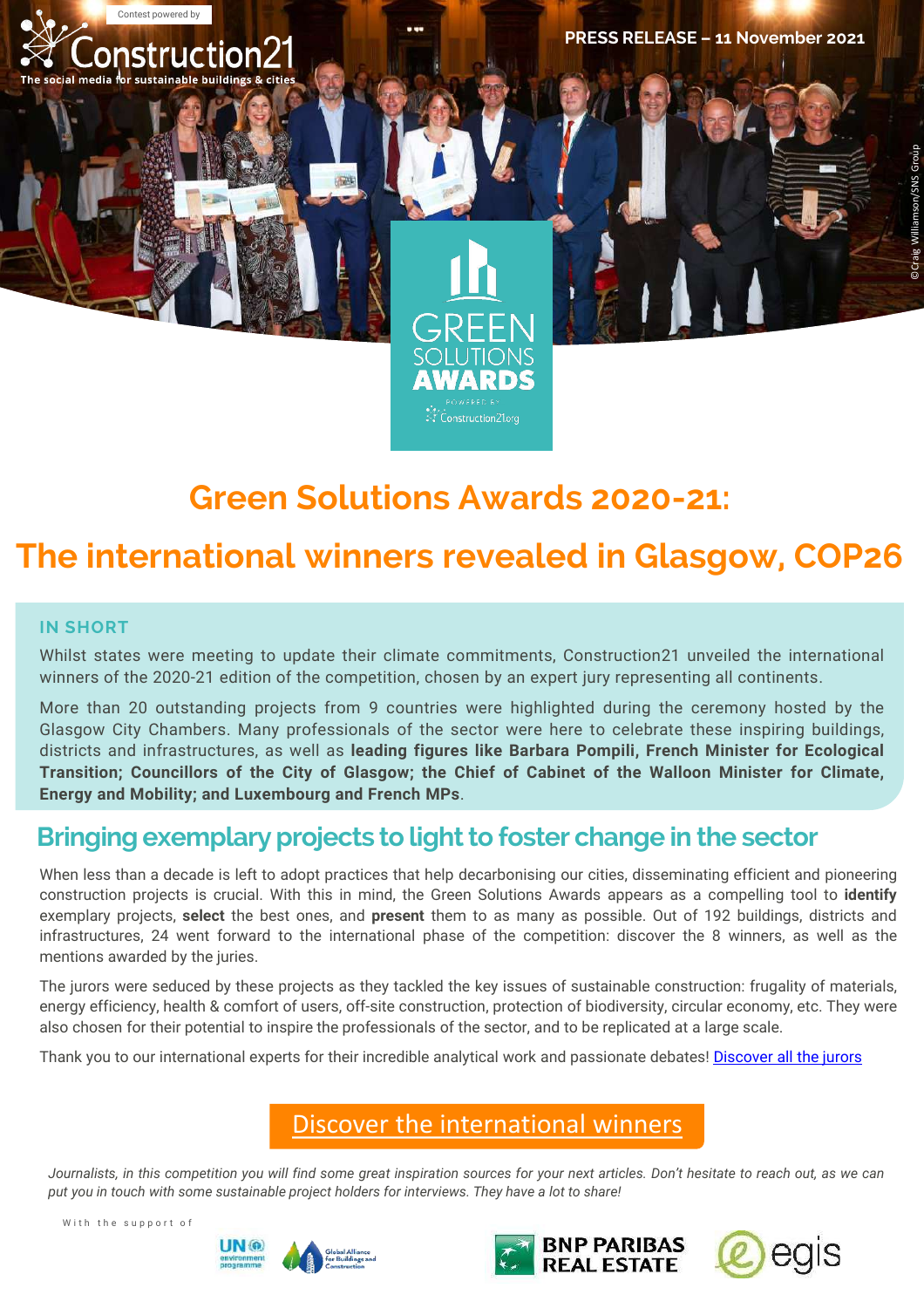

## **The Green Solutions videos to disseminate best-practices**

On top of the recognition received, the winners of the competition – as well as all candidates – gain in **visibility both nationally and internationally**. The bigger this visibility, the more chances for these solutions to become the standards of the market.

To increase the reach of these best-practices, Construction21 and its partners devise a wide range of communication tools: case studies, podcasts/radio shows, TV shows, and videos. A YouTube channel – Green Solutions – allows to bring light to the feedbacks from the construction process of these projects, and to share them with the whole sector. Visit the [channel](https://www.youtube.com/channel/UC3zmYk47PEKJ7JEQ39DXlIg)



**Sustainable District Grand Prize** ©Bouygues Immobilier et Graphix-Images

**Sustainable Infrastructure Grand Prize** ©2hs Architekten und Ingenieur PartGmbB Hebel Heisel Schlesier





**Germany**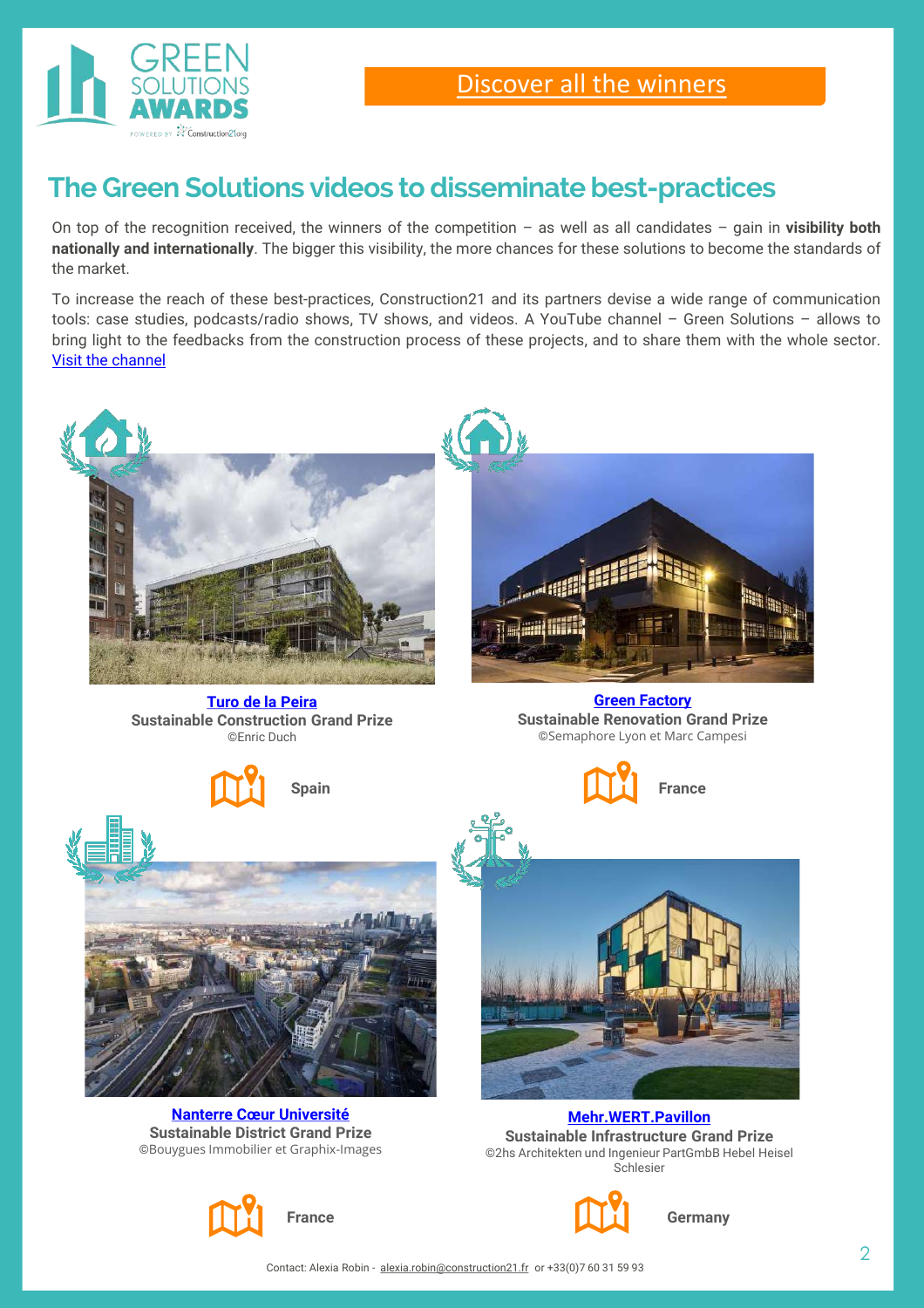

### **The partners of the competition**

A big thank you is due here for our sponsors, which are companies actively engaged in the fight against climate **change, and who support the organisation of the competition:**



European leader in real estate services, BNP Paribas Real Estate covers the entire life cycle of a property: Promotion, Transaction, Expertise, Property Management, and Investment Management.

With 5,400 employees, BNP Paribas Real Estate locally advises owners, tenants, investors and local authorities in Europe, the Middle East and Asia. BNP Paribas Real Estate, the real estate subsidiary of the BNP Paribas Group, generated €1.01 billion in revenues in 2019.

At BNP Paribas Real Estate, the climate change topic and its impact on the real estate business is part of our Corporate Social Responsibility (CSR) strategy. In fact, in our operations and service offers, we are committed in taking into account the climate change challenges, optimizing the environmental footprint of our activities, promoting circular economy and making the environmental quality of our products and services a lever to increase performance both in finance and in use.

That is why, whether in construction, operation or renovation, we offer our customers energy-efficient and environmentally friendly solutions, respectful of the health and well-being of corporate as well as residential real estate users.

2 questions to Catherine Papillon, Global Head of Sustainable [Development](https://www.construction21.org/articles/h/2-questions-to-catherine-papillon-global-head-of-sustainable-development-csr-at-bnp-paribas-real-estate.html) & CSR at BNP Paribas Real Estate



A major international group in the construction engineering and mobility services sectors, Egis creates and operates **intelligent infrastructure** and **buildings** capable of responding to the climate emergency and addressing the major challenges of our time by helping to achieve more balanced, sustainable and resilient territorial development.

A **75%-owned subsidiary of** *Caisse des Depots*, with the r**emaining 25% held by partner executives and employees**, Egis places its multiple fields of expertise at the disposal of the community and makes cutting-edge innovation accessible to all projects throughout their lifecycle: consulting, engineering, operation.

Through its wide-ranging fields of activity, Egis is a central player in the **collective organisation of society** and the **living environment of its inhabitants** all over the world.

2 [questions](https://www.construction21.org/articles/h/2-questions-to-laurent-germain-chief-executive-of-egis.html) to… Laurent Germain, Chief executive of EGIS

The Green Solutions Awards are internationally supported by the Global Alliance for Buildings & [Construction.](https://globalabc.org/)



Numerous media partners and partner networks relay information about the competition, inviting their readers and members to participate or discover candidates and winners. See the [partners](https://www.construction21.org/static/Green-Solutions-Awards.html)